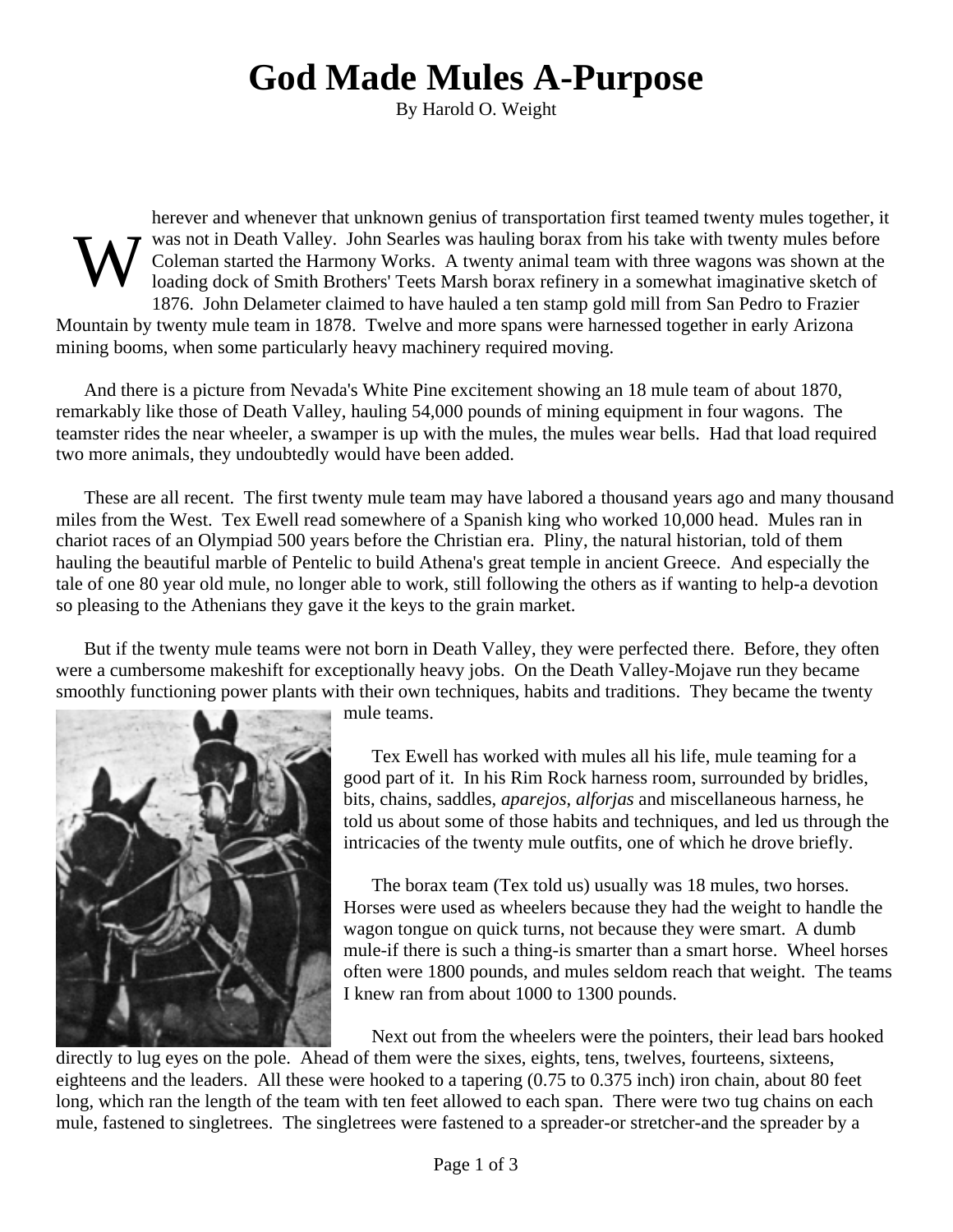clevis to the main chain, which was called the fifth chain. The fifth chain was linked by a "monkey tail" to a one inch iron bar fastened to the front axle of the lead wagon and extending out under the wagon pole.

Desert harness for the mules was turnback, crupper, collar, hames. The wheel horses wore heavy breeching -called Pennsylvania breeching out here and California breeching in Pennsylvania! On our exhibition team we used blind bridles and straight bar bits, and all the mules wore bows of bells. When they were hauling in Death Valley I think they used bells only on the leaders, but all the old teamsters liked to have them, because the team would pull to the bells. It strikes a rhythm and I think with bells a team would walk a half a mile an hour farther. In the mountains you could hear them coming and pick a place to pass.

The left-or near-leader was the line mule. She was controlled by the jerk line and in turn controlled the whole team. I say "she" because the line mule was usually a mare. The jerk line, usually a sash cord, was fastened to the line mule's bit and carried back through the hame rings to the pointers. From there it worked free, so you could whip it back and forth. A steady pull on the jerkline turned the line mule left. Several jerks pulled her right. The team was stopped by the brake and the word.

A jockey stick-about an inch in diameter and four or five feet long-was fastened to the hame ring of the line mule at one end and the bit of the off - or right - leader at the other. Turning to the right, the jockey stick would push the off leader around. Turning to the left, it would pull her with the line mule. And the off leader wore a tieback from her bit to the tugs of the line mule, to keep her from running ahead and pushing the line mule over.



Where the going was rough-up hills, around turns-the teamster rode the near wheeler-always the *near* wheeler-in a deep seated, heavily padded saddle. Riding that way you could encourage your wheelers to work the pole, and the pointers would work harder, too, when they knew they were within reach of a whip.

When you made a turn - say the turn was right - you'd keep your line over as far left as you could. But as the mules moved around, the chain would be pulled closer and closer to the inside of the curve. But the pointers were trained to get over the chain when they saw the line mule start to make the turn, and they would start pulling at an angle -sometimes of 45°-to take that chain away from the inside of the curve and keep the wagon going ahead through the wide arc of the turn. The pointers would work across the chain with the words "Gee" to the right and "Haw" to the left. But normally they wouldn't even have to, be called over. They'd jump and start pulling.